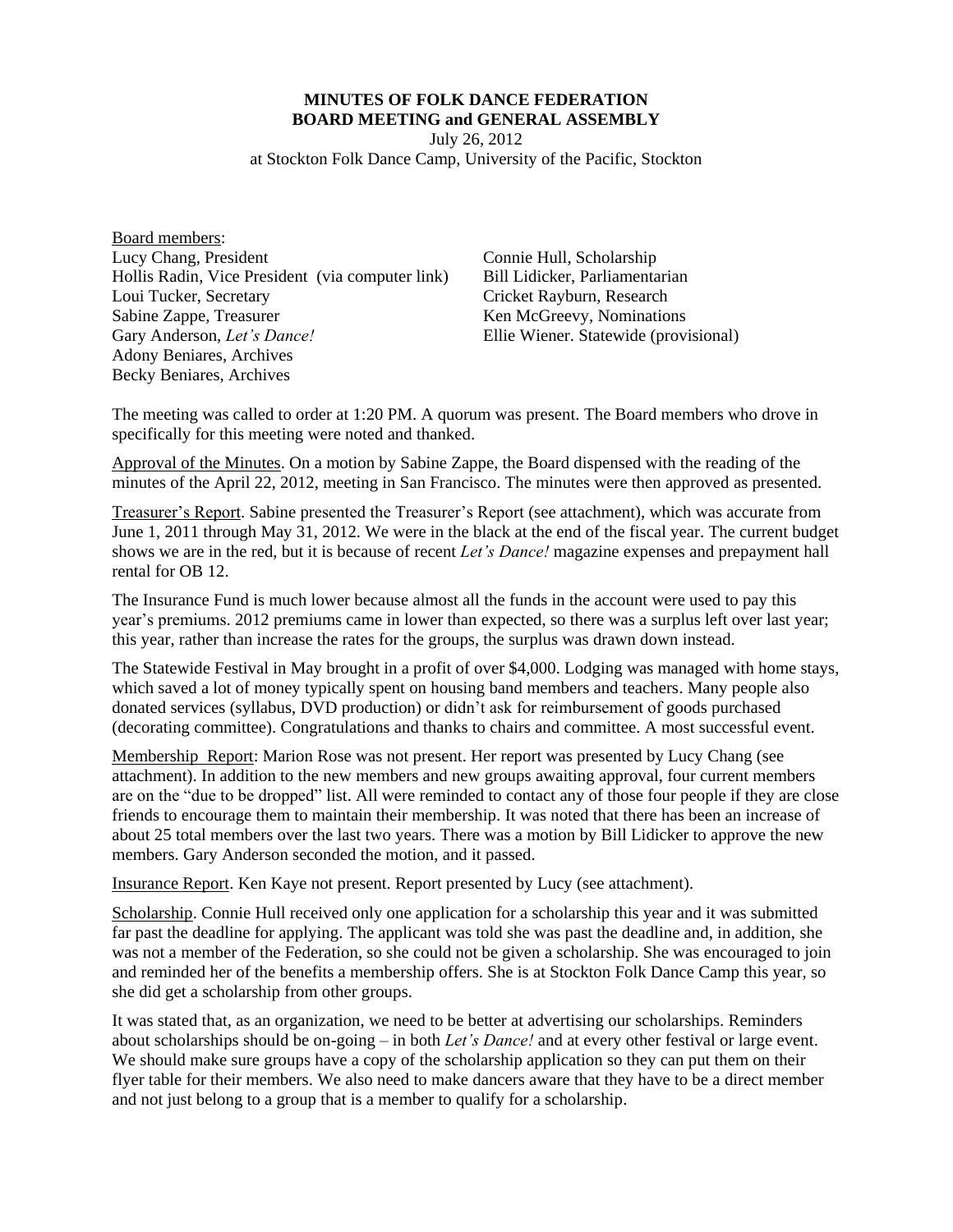Promotion Committee. Dan Unger was not present. Lucy Chang presented his report. He and Lucy have updated the SOP and it was presented for review. The old version was provided along with the new one.

It was noted that although an individual may have the idea for promoting dance, it will be a group that will make the application for promotion funds. There was a discussion about the use of the word "winners" instead of "recipients." The change from 'winners' to recipients' was agreed to and will be reflected in the updated SOP. The Promotion Fund Committee SOP was approved by the Board.

New Dancers Festivals. The report was presented by Lucy Chang. Groups/Councils that have agreed to sponsor a New Dancers Festival were presented on a chart (see attached). The Peninsula Council held their New Dancers Festival the end of June in Sunnyvale. A report on that festival was in the form of an email (see attached) to the Board by Loui Tucker who was on the Sunnyvale New Dancers Festival Committee.

Loui provided some additional comments: At least four of the participants in Sunnyvale came to a local class (three in Saratoga, one in Menlo Park). It is too soon to tell if they will become regular members of those groups. Loui commented that they had planned to use the internet more effectively with postings on Meetup, Craigs list, etc., but that didn't happen. They will try again next year but, in the meantime, suggested other groups try to get postings on dance-related internet sites.

Bill Lidicker said the next New Dancers Festival sponsored by the Berkeley Folk Dancers is on schedule. They started organizing it, but the real work will get underway after Stockton – the program, inviting teachers, better data collection. Lucy wanted to see a "Here are other places to dance" lists and fliers available and Susan Gregory offered to pull the list together as she did for the Sunnyvale NDF. Susan also suggested creating some "First Time Free Coupons" similar to the ones she created for the Sunnyvale NDF. Susan agreed to assist the Berkeley Folk Dancers NDF Committee in creating those coupons.

In addition, it was suggested that they advertise on the BBMDE and IFD email lists, and it was suggested that they might want to borrow the Federation A-frames for on-site advertising to local traffic.

Lucy commented that she would like to get an NDF set up in Fresno, but we don't have any solid contacts in the dance community there. Lucy noted with pleasure that the Redding Folk Dancers are going to be putting on their first NDF and are very excited about it.

The Federation's contribution of a maximum of \$250 for each organization willing to hold a NDF was confirmed.

Balkan Plus "Dick Crum" Party. This party is co-sponsored by the Federation and the local committee members are requesting volunteers. Lucy has offered to organize the potluck. They have plenty of tables and chairs, and a large kitchen with refrigerators and ovens. Sabine and Loui will be there and will help at the door. The evening party will be 2/3 pre-programmed and 1/3 requests. Dick Crum dances will be preprogrammed. Adony and Becky will lend decorations, such as flags, to the party.

This could be a great template for future Federation events: have a workshop/dinner/party event highlighting the dances introduced by Dennis Boxell, Atanas Kolarovksi, Yves Moreau, or Sunni Bloland.

Student Rate Proposal. Connie Hull suggested the Federation consider establishing a lower rate for students to encourage membership by young dancers. \$35 can be a lot of money for a full-time student on a tight budget. It was noted that current membership fees do not cover what it costs to print and mail *Let's Dance!* magazine so a lot of members at the student rate would put us in the red or require additional sources of income to compensate.

What would be required to qualify for the student rate? The applicant would need to be under age 26 and provide a copy of a current student ID card. \$20-25 would be a fair reduction from the current membership for individuals.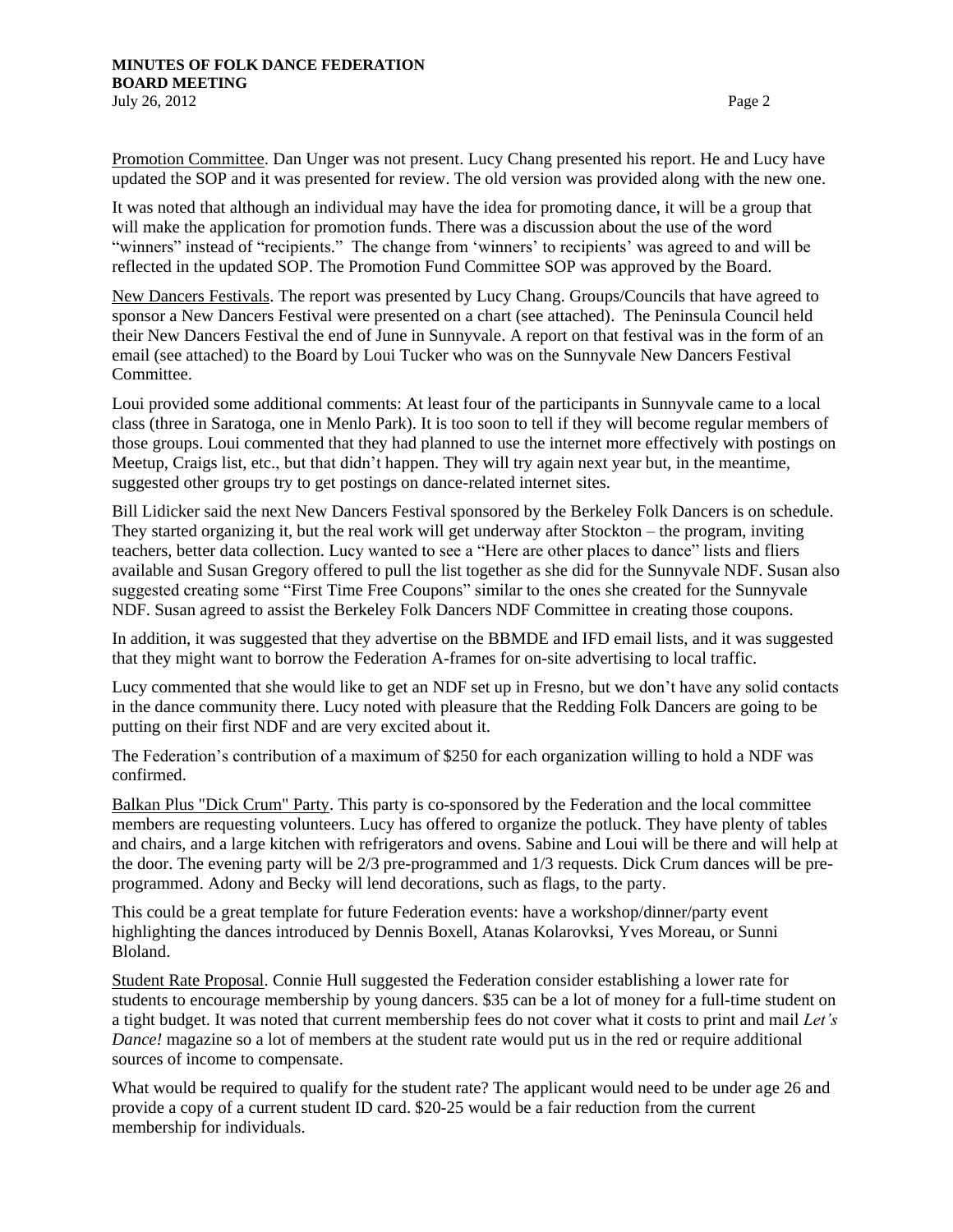Bill Lidicker will investigate the easiest procedure for adding this category in our by-laws. He believes it can be done without requiring a change in the bylaws if we make the student rate a sub-category of individual membership. Bill will investigate and Connie will prepare a formal proposal.

Flash Mob: Laura Douglass was not present so discussion on this item was postponed to a future Board meeting.

Officers Ball:

- Format: We have agreed on a format which is basically the same as last year: workshop, dinner, evening party. Loui said the workshop will consist of teaching sprinkled in with well-known and favorite dances to serve as a break from learning.
- Audio/Visual: Gary and Adony have agreed to share the audio-visual duties, as they did last year.
- Live Music: We will have a live band that plays Scandinavian music, Nattergal. Sønderhoning will be taught and danced to live instead of recorded music. They will also play as dinner is being set up and they will start the evening celebration and perhaps play a closing waltz.
- Workshop: Lucy passed out proposed list of dances and teachers who have agreed to teach. These are classic dances, and Lucy tried to balance them ethnically and between partner and non-partner dances. She was also looking specifically for dances that were in some way influential. Magyar Csardas, for example, was one of the first of the Hungarian dances taught and Hungarian suddenly became popular. The goal, as last year, is to revive some of the older dances that were popular at one time. Lucy also wanted to include some of the women teachers who were influential. Two of the teachers have been asked if they would be willing to participate, but they are traveling and have not responded. Debka Rafiach is on the list to be taught and it was suggested that someone should contact Ruth Browns to see if she would be willing to teach it, since she was the one who originally introduced it. Loui said she would take care of that. Lucy thanked in advance all the teachers who are teaching for us voluntarily.
- Syllabus and music: Lucy volunteered to prepare a syllabus and will work with Adony on the CD of music.
- Photos: Ken McGreevy suggested that, in addition to taking candid photos, he could set up a more formal photo shoot area in the lobby area. Ken showed an example of his work from the one he took at the Stockton wedding in 2010. He would need a plain backdrop and something from which to hang it. Adony and Becky will bring something along with their decorations for the hall. We could include in the advertising something like: "Wear your costume for a formal photograph!" Susan was directed to include something on a flyer about a formal photo shoot.
- Dinner: The on-site dinner is being planned by Hollis and Ellie. Lucy wants the Officers Ball to break even and \$600 has been provided for the dinner. Hollis explored local food options that will allow for a nice dinner. Last year's \$6-per-person dinner was lasagna, salad, bread, cake, and drinks. We charged \$10 so we made some money on the food. Hollis found something she liked but it is a bit more expensive. The restaurant she found will display advertisements for our event and it's a good idea to support the local businesses and merchants.

Hollis found a nice Mediterranean meal that would cost \$7.50 per person without dessert or drinks. At that level, the \$600 in the budget would cover 80 people. Hollis suggested increasing the cost of dinner tickets \$2-\$3 per person to cover this increase over last year.

Hot and cold water and the appropriate dispensers can be provided as they were last year, along with fixings for coffee and tea. Canned beverages can be purchased in quantity for about 25 cents per can. It was suggested that Costco might be willing to donate drinks to us because we are a non-profit. Ellie agreed to prepare a request, make sure it is printed on Federation stationery and see if Costco will provide free canned beverages.